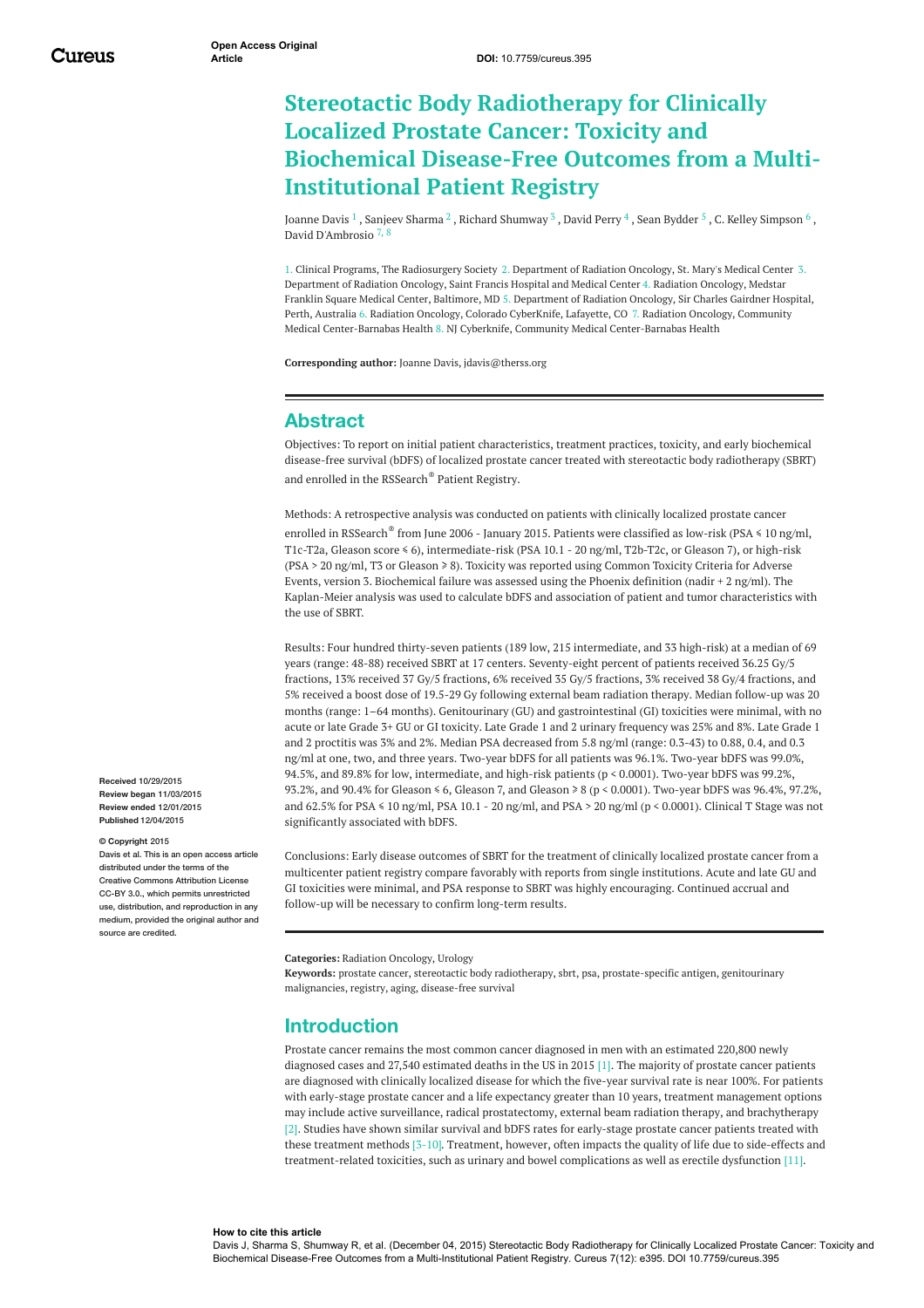Over the past decade, radiation techniques involving intensity-modulated radiation therapy (IMRT) and imaged-guided radiation therapy (IGRT) have evolved to allow safe administration of higher doses of radiation. Results of randomized trials have suggested that dose escalation is associated with improved biochemical outcomes, with doses of 75.6 Gy to 79.2 Gy recommended for patients with low-risk prostate cancer, and up to 81 Gy for patients with intermediate to high-risk disease [5-6, 12-13]. Disadvantages of external beam radiation, however, include long treatment courses over eight to nine weeks, risks of bladder and/or bowel symptoms during and after treatment, and the risk of erectile dysfunction [13].

Stereotactic body radiotherapy (SBRT) is a technique that delivers highly conformal, high-dose radiation in a few treatment fractions (hypofractionation), typically 4 to 5 fractions for prostate cancer. Tissues with a low α/β ratio are more sensitive to large doses of radiation per fraction [14-15]. The α/β ratio for prostate cancer is thought to be low (range: 1.5 - 3) while surrounding normal tissues have a higher α/β ratio (range:  $3 - 8$ ) [16-18]. These reports suggest there is a potential therapeutic gain with hypofractionation for the treatment of prostate cancer, where large doses per fraction of radiation are expected to result in improved tumor control with limited toxicity. Studies describing the treatment of low- and intermediate-risk prostate cancer with SBRT have been promising, with five-year bDFS ranging from 84 - 98% [19-25]. Katz, et al. reported seven-year bDFS for low, intermediate, and high-risk disease of 95.6%, 89.3%, and 68.5%, respectively, with low genitourinary and gastrointestinal toxicities [26]. In 2015, the National Comprehensive Cancer Network (NCCN) updated the NCCN Guidelines for Prostate Cancer to include SBRT regimens (6.5 Gy per fraction or greater) as "an emerging treatment modality and can be considered as an alternative to conventionally fractionated regimens at clinics with appropriate technology, physics, and clinical experience" [2].

The use for SBRT for the treatment of clinically localized prostate cancer is growing in the community setting [27-28]. As the use of SBRT for the treatment of clinically localized prostate cancer continues to expand, it will be important for treatment centers to capture and report treatment management practices and clinical outcomes to ensure continued efficacy and compliance to standardized protocols and published treatment guidelines. The purpose of this study was to report the initial findings of SBRT treatment management practices, toxicity, and early clinical outcomes from patients with clinically localized prostate cancer treated with SBRT and enrolled in a multicenter patient registry, which includes both academic and community-based radiation therapy practices.

### **Materials And Methods**

A retrospective analysis of patients with clinically localized prostate cancer treated with SBRT and enrolled in the RSSearch ® Patient Registry (ClinicalTrials.gov Identifier: NCT01885299) between June 2006 and January 1, 2015 was performed. The RSSearch® Patient Registry is managed by the Radiosurgery Society ®, a non-profit professional medical society. A description of the methodology, database design, and initial patient and treatment characteristics of patients enrolled in RSSearch® has been previously reported [29]. The database is housed by an independent third-party, Advertek $^{\rm SM}$  Inc. (Louisville, KY) and meets all requirements to comply with the Health Insurance Portability and Accountability Act (HIPAA) and Safe Harbor Policy to maintain system security, transmission of data, and patient confidentiality. All centers treating patients with SBRT clinically are offered and encouraged to participate in RSSearch ®. Participation is voluntary and no compensation is provided either to patients or participating centers. Each principal investigator is provided a copy of the RSSearch ® registry protocol, case report forms, sample patient informed consent, and web-based training for data entry and database navigation. Local Institutional Review Board/Ethics Committee (IRB/EC) approval is required at all participating centers. Informed consent was obtained from all patients, as required by individual IRB/ECs, prior to the patient's data entered into the RSSearch ® registry. The Institutional Review Board/Ethics Committee of Community Medical Center, Barnabas Health approved this study (#11-018). For this analysis, RSSearch $^\circ$  was screened for patients with clinically localized low-risk (PSA ≤ 10 ng/ml, Gleason ≤ 6, Clinical T Stage T1c-2a, N0, M0), intermediate-risk (PSA 10.1 -20 ng/ml, Gleason 7 or Clinical T Stage T2b-T2c, N0M0) and high-risk (PSA > 20 ng/ml, Gleason ≥ 8 or Clinical T Stage T3-4) disease with PSA follow-up data. We did not classify patients as "very low risk" or "very high risk" as per NCCN 2015 criteria because the PSA density and number of involved biopsy cores were not available in RSSearch. Patients with positive lymph nodes or evidence of metastatic disease were excluded from the analysis. Only patients with complete SBRT treatment information were included in the analysis. One hundred and twenty-three patients were excluded due to missing SBRT treatment information.

Because this is a registry, there were no pre-defined treatment planning criteria, and treatment planning was done per institutional guidelines. All patients were simulated and treated in the supine position. Planning computed tomography (CT) scans were obtained above and below the treatment region. One mm slice thickness reconstructions in the axial plane were transferred to the treatment planning station. Magnetic resonance imaging (MRI) scans were routinely used for image fusion to aid target volume delineation. Target volumes were delineated by the treating physician using all available imaging studies, typically including at least CT and MRI scanning. The gross tumor volume (GTV) was generally used as the clinical target volume (CTV), and a margin of 1-5 mm was used to delineate the planning target volume (PTV). All patients were treated according to the respective institutional guidelines and treated with either fiducial-based image-guided CyberKnife robotic radiosurgery or linac-based systems. Treatment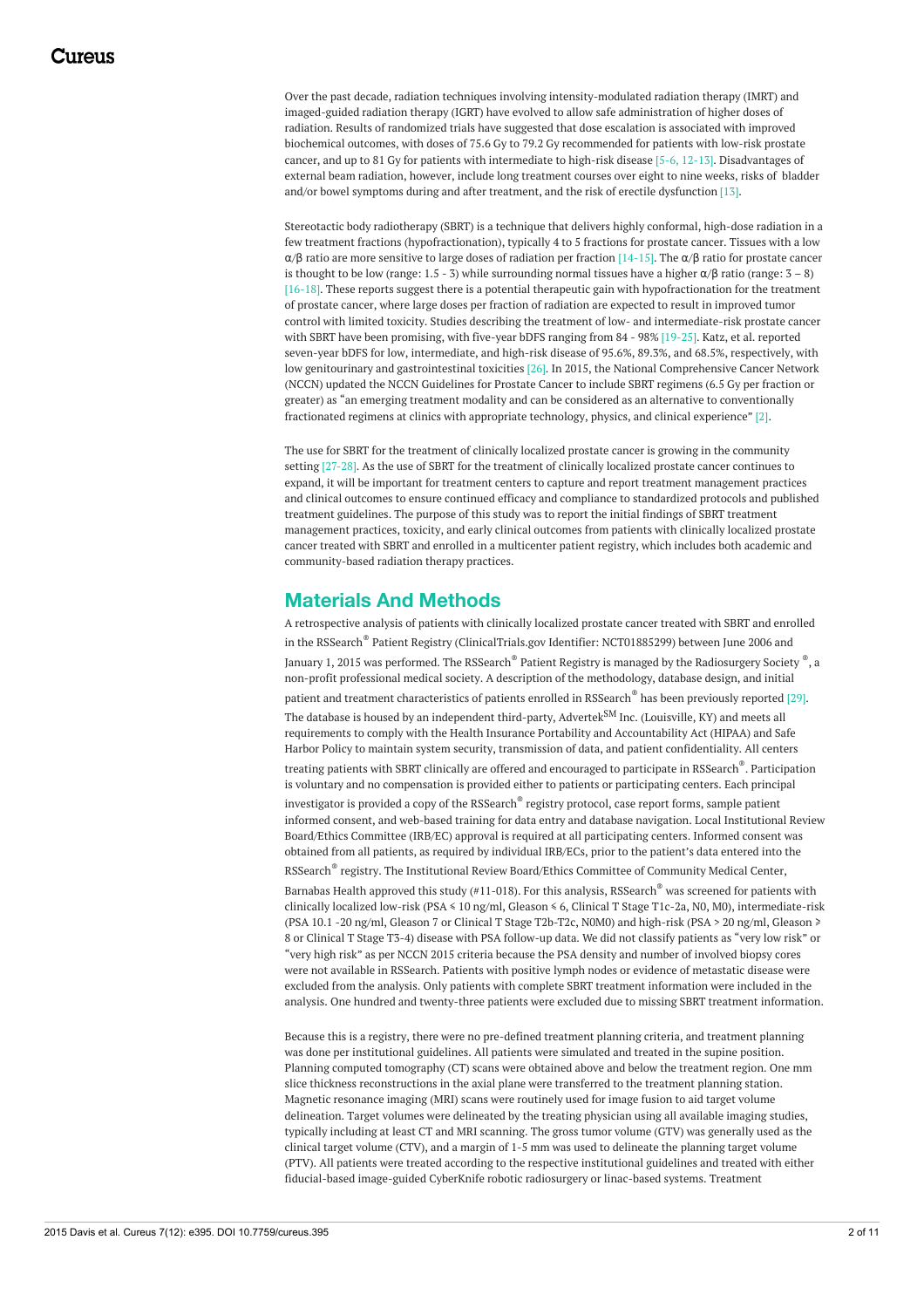characteristics were captured on the RSSearch® case report forms.

Patient follow-up was performed per institutional guidelines. All participating centers reported follow-up clinical evaluations and serum PSA levels. Patients were excluded from the analysis if they did not have a minimum of one PSA follow-up value post-SBRT treatment. Biochemical disease-free survival (bDFS) was evaluated using the Radiation Therapy Oncology Group Phoenix definition of a PSA rise of 2 ng/ml or more above the nadir PSA. PSA bounce was defined as PSA increase of ≥ 0.4 ng/ml between any two consecutive measurements followed by a subsequent decline to or below the previous nadir. Descriptive statistics were performed for patient and treatment characteristics. Analyses of bDFS were calculated using the Kaplan-Meier method. The log-rank test was used to compare bDFS between subgroups. Values of p < 0.05 were considered statistically significant. Statistical calculations were conducted using GraphPad Prism (La Jolla, CA) and STATA (StatCorp LP, TX).

### **Results**

#### **Patient characteristics**

A total of 437 patients treated with SBRT at 16 community-based and academic centers in the US and one academic center in Australia were included in the analysis. The median follow-up was 20 months (range: 1 - 64 months). Patient characteristics are shown in Table *[1](#page-2-0)*. The median age was 69 years (range: 48 - 88 years), median prostate volume was 52 cc (range: 10 - 180 cc), and median baseline PSA was 5.8 ng/ml (0.3 - 43 ng/ml). Clinical stage was T1a - T1c in 341 patients (79%), T2a in 70 patients (16%), T2b in 18 patients (4%), T2c in five patients (1%), and T3 in three patients (1%). Gleason score was ≤ 6 in 222 (51%) patients, Gleason score 3+4=7 in 154 (44%) patients, Gleason 4+3=7 in 38 (9%) patients, and Gleason score ≥ 8 in 23 (5%) patients. One-hundred and eighty-nine patients (43%) had low-risk disease, 215 (49%) had intermediate-risk disease, and 33 patients (8%) had high-risk disease. The majority of patients were Caucasian (86%), 10% were African-American, 2% Asian, and 2% Hispanic. Men were most commonly referred to SBRT by their primary urologist (74%), 15% were self-referrals, and 11% were referred to SBRT by either primary care, medical oncology, or other physician specialists. Eleven percent of patients received hormone therapy, including 10 low-risk, 23 intermediate-risk, and 15 high-risk patients. Patients were placed on hormones at the urologist's discretion prior to being referred to radiation oncology for SBRT.

<span id="page-2-0"></span>

| Variable (n=437)                           | n (%)          |
|--------------------------------------------|----------------|
| Median age (range), years                  | 69 (48-88)     |
| Median Karnofsky Performance Score (range) | 100% (60-100%) |
| Ethnicity:                                 |                |
| Caucasian                                  | 373 (85%)      |
| African American                           | 45 (10%)       |
| Asian/Pacific-Asian                        | 7 (2%)         |
| Other                                      | 5 (1%)         |
| Not reported                               | 7 (2%)         |
| Median prostate volume (range), cc         | 52 (10-180)    |
| Median initial PSA (range), ng/ml:         | $5.8(0.3-43)$  |
| $\leq 10$                                  | 373 (86%)      |
| $10 - 20$                                  | 58 (13%)       |
| $>20$                                      | 6 (1%)         |
| Gleason score:                             |                |
| $\leq 6$                                   | 222 (51%)      |
| $3 + 4$                                    | 154 (36%)      |
| $4 + 3$                                    | 38 (9%)        |
| $\geq 8$                                   | 23 (5%)        |
| <b>Clinical T stage:</b>                   |                |
| T1a-1c                                     | 341 (79%)      |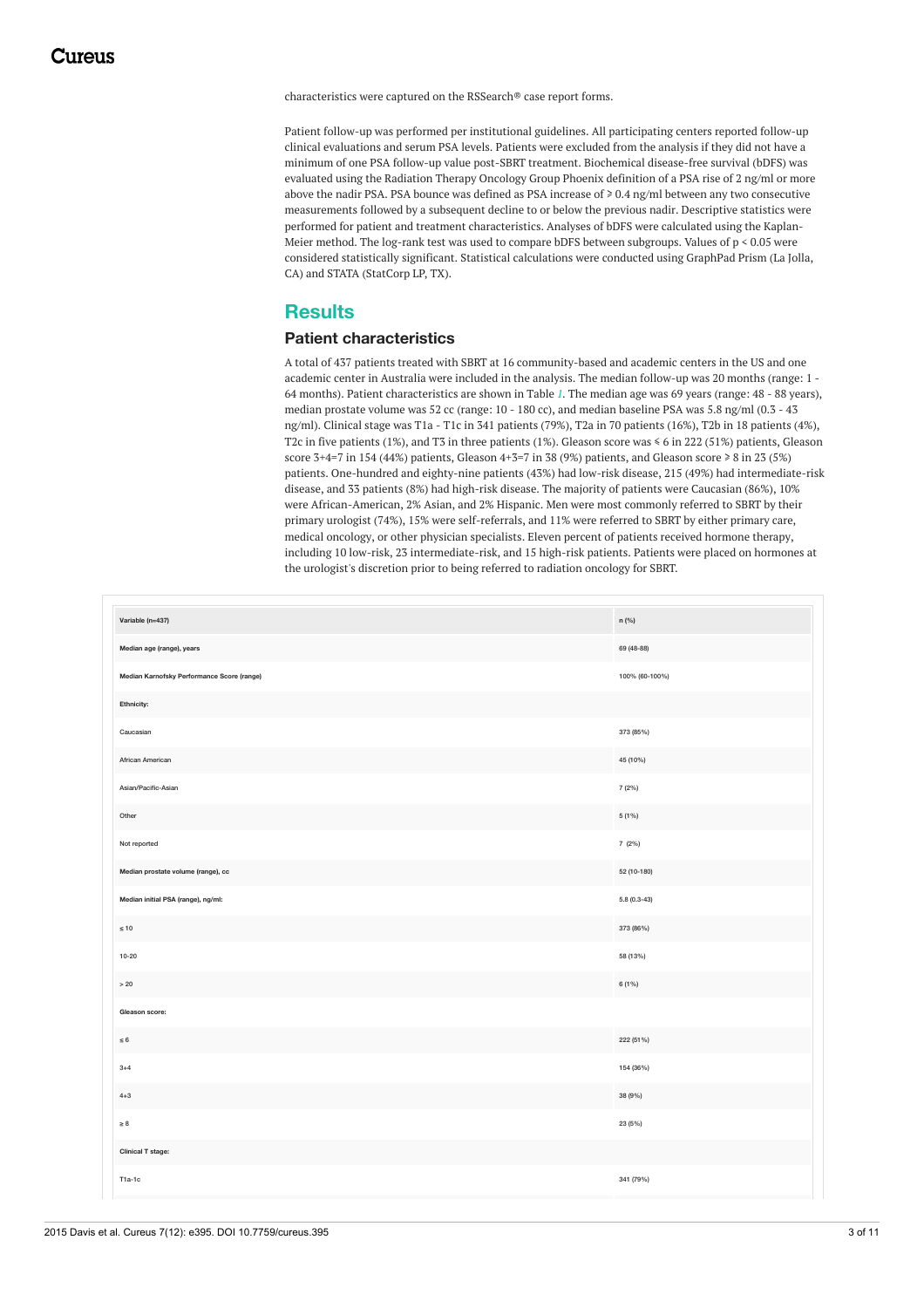### Cureus

| T <sub>2a</sub>                       | 70 (16%)      |
|---------------------------------------|---------------|
| T <sub>2</sub> b                      | 18 (4%)       |
| T <sub>2c</sub>                       | 5 (1%)        |
| T <sub>3</sub>                        | 3(1%)         |
| Risk group:                           |               |
| Low                                   | 189 (43%)     |
| Intermediate                          | 215 (49%)     |
| High                                  | 33 (8%)       |
| Median SBRT dose (range), Gy          | 36.25 (19-38) |
| Dose/fractionation schema:            |               |
| 19.5 - 29 Gy/2-3 fractions            | 23 (5%)       |
| 35 Gy/5 fractions                     | 24 (6%)       |
| 36.25 Gy/ 5 fractions                 | 328 (76%)     |
| 37 Gy/5 fractions                     | 58 (13%)      |
| 38 Gy/ 4 fractions                    | 4 (1%)        |
| Median maximum point dose (range), Gy | 46.47 (24-76) |

**TABLE 1: Baseline patient and tumor characteristics and SBRT treatment**

#### **SBRT treatment**

The majority of patients were treated with SBRT as monotherapy with doses ranging from 35 - 38 Gy delivered in 4-5 fractions. Three hundred and twenty-eight patients (76%) received 36.25 Gy in 5 fractions, 13% of patients received 37 Gy in 5 fractions, 6% received 35 Gy in 5 fractions, and 1% received 38 Gy in 4 fractions (Table *[1](#page-2-0)*). A small percent of patients (5%) received 19.5 - 29 Gy delivered in 2-3 fractions as a "boost" following external beam radiotherapy. All patients that received SBRT as a boost were intermediateor high-risk.

#### **Toxicity**

The incidence of acute and late GU and GI toxicity following SBRT was low. There were no Grade 3 or higher acute or late GU or GI toxicities reported. Table *[2](#page-4-0)* shows the incidence of acute GU and GI toxicity according to CTCAE v3. The most common acute GU toxicity was urinary frequency, with acute Grade 1 and Grade 2 urinary frequency reported in 19% and 2% of patients, respectively. Acute Grade 1 and Grade 2 urinary retention was reported in 3% and 1% of patients, respectively. The most commonly reported acute GI toxicity was diarrhea. Acute Grade 1 and 2 diarrhea was reported in 4% and 1% of patients, respectively. Late GU and GI toxicities were minimal (Table *[3](#page-4-1)*). Late Grade 1 and 2 urinary frequency was reported in 25% and 8% of patients, respectively. Late Grade 1 and 2 proctitis was reported in 3% and 2% of patients, respectively. Erectile dysfunction was not assessed in this study. Erectile function prior to SBRT treatment was not reported in RSSearch® and changes in erectile function or potency after SBRT could not be evaluated. Late Grade 1 pain was reported in 4% of patients and one patient had a late Grade 3 pain toxicity. There were no other late Grade 3 or higher toxicities.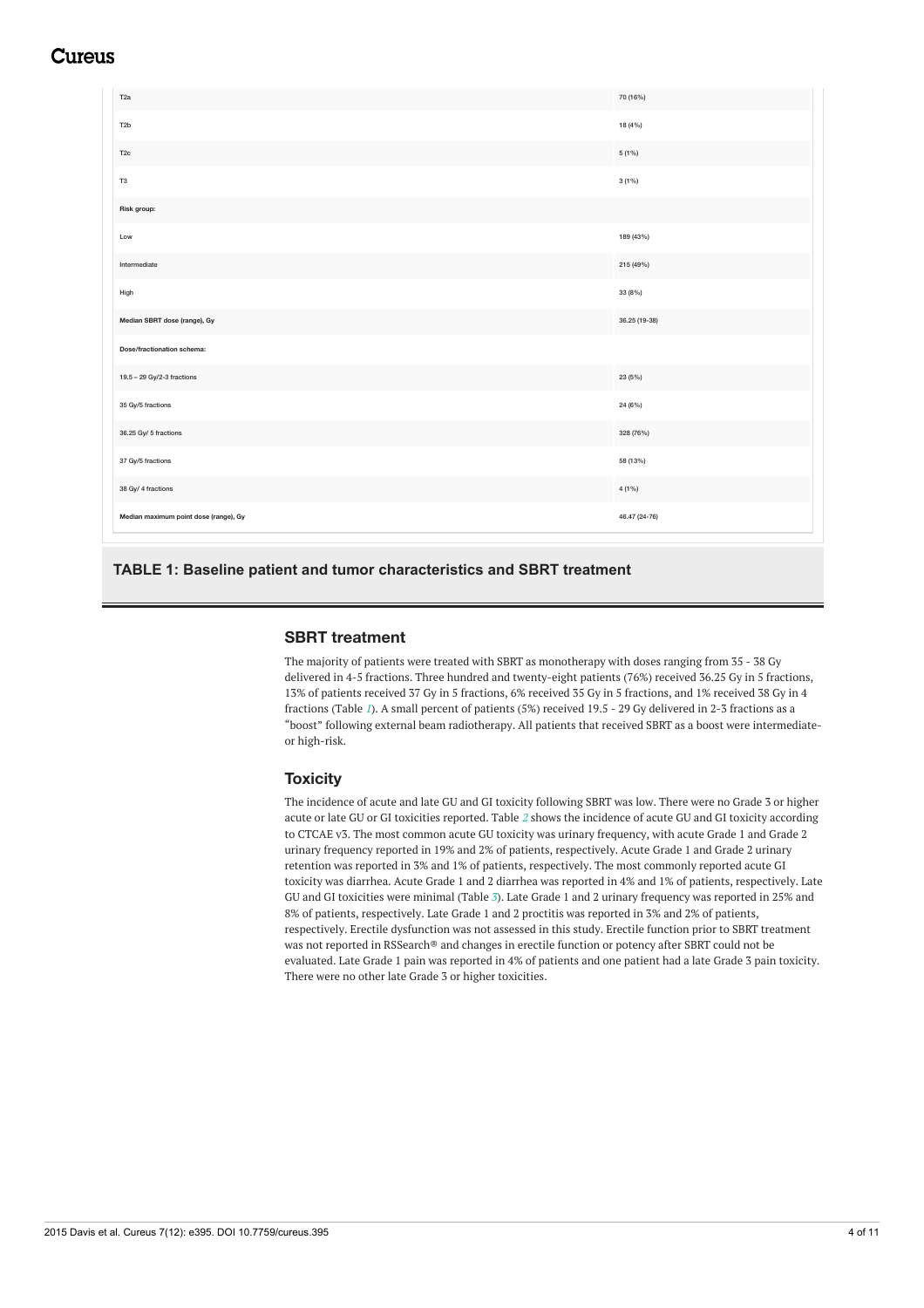## **Cureus**

<span id="page-4-0"></span>

| <b>Acute Toxicity</b> |         |         |             |
|-----------------------|---------|---------|-------------|
| Symptom               | Grade 1 | Grade 2 | Grade $3-5$ |
| Urinary frequency     | 19%     | 2%      | $0\%$       |
| Urinary retention     | 3%      | $1\%$   | $0\%$       |
| Cystitis              | 3%      | $1\%$   | $0\%$       |
| Diarrhea              | 4%      | $1\%$   | $0\%$       |
| Constipation          | $1\%$   | $0\%$   | $0\%$       |
| Proctitis             | $1\%$   | $0\%$   | $0\%$       |
| Fatigue               | 2%      | $0\%$   | $0\%$       |
| Pain                  | 3%      | $1\%$   | $0\%$       |

#### **TABLE 2: Acute toxicity following SBRT using CTCAEv3 grading system**

<span id="page-4-1"></span>

| <b>Late Toxicity</b> |         |         |         |           |
|----------------------|---------|---------|---------|-----------|
| Symptom              | Grade 1 | Grade 2 | Grade 3 | Grade 4-5 |
| Urinary frequency    | 25%     | $8\%$   | $0\%$   | $0\%$     |
| Urinary retention    | 4%      | 2%      | $0\%$   | $0\%$     |
| Cystitis             | $5\%$   | $2\%$   | $0\%$   | $0\%$     |
| Diarrhea             | 4%      | $0\%$   | $0\%$   | $0\%$     |
| Constipation         | 3%      | $0\%$   | $0\%$   | $0\%$     |
| Proctitis            | 3%      | $2\%$   | $0\%$   | $0\%$     |
| Fatigue              | 3%      | $0\%$   | $0\%$   | $0\%$     |
| Pain                 | 4%      | 0.2%    | 0.2%    | $0\%$     |

#### **TABLE 3: Late toxicity following SBRT using CTCAEv3 grading system**

#### **PSA trend**

Median PSA declined from a baseline value of 5.9 ng/ml to 0.88 ng/ml at 12 months, representing an 85% decline in PSA over the first year (Figure *[1](#page-5-0)*). PSA continued to decrease over time with a median PSA value of 0.4 and 0.3 ng/ml at two and three years, respectively. There was no difference in PSA nadir when stratified by a low vs. intermediate risk group at one, two, or three years duration after SBRT ( $p = 0.89$  by logrank test).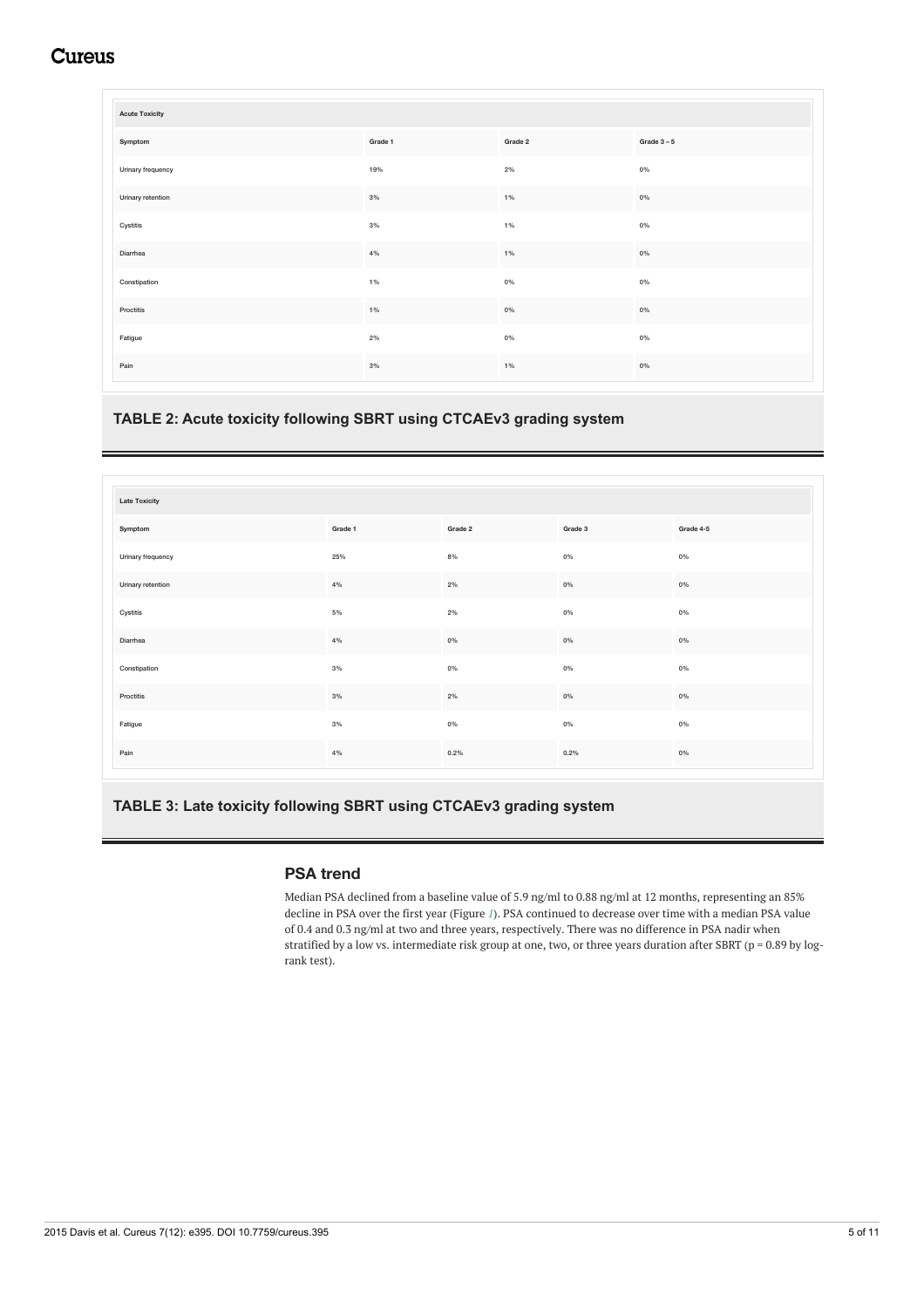<span id="page-5-0"></span>

**FIGURE 1: Median PSA (ng/ml) response at baseline and at indicated time points after SBRT treatment for all patients.**

Interquartiles are shown as error bars.

We examined PSA bounce using the criteria of PSA increase of ≥ 0.4 ng/ml between any two consecutive measurements followed by a subsequent decline to or below the previous nadir described by McBride, et al. [23]. Thirty-five (6.6%) patients had a reported PSA bounce. The median time to PSA bounce was 15 months (range: 6 - 52 months) and the median PSA bounce value was 2.2 (range: 0.6 - 6.9 ng/ml). The median age of those who experienced a bounce was significantly younger (66 years vs. 70 years, p = 0.049) compared to those who did not experience a PSA bounce. Initial PSA (p=0.07) and risk group (p=0.59) did not predict for PSA bounce.

#### **Biochemical disease-free survival**

The two-year bDFS for the entire cohort was 96.1%. When stratified by risk group, two-year bDFS for low, intermediate, and high-risk patients was 99.0%, 94.5%, and 89.8%, respectively (p < 0.0001 by log-rank test) (Figure *[2](#page-6-0)*). The three-year bDFS was 99.0% and 91.4% for low and intermediate-risk, respectively. Fifteen patients had biochemical failures using the Phoenix definition of biochemical failure (nadir + 2 ng/ml). One low-risk patient (T1c, Gleason 6, pre-treatment PSA 8.85 ng/ml) had a PSA increase from a nadir of 2.2 ng/ml at seven months to 6.8 ng/at 13 months, which met the criteria of nadir + 2 definition of biochemical failure. Eight intermediate-risk (4%) patients failed at a median of 18 months (range: 6 - 36 months), and six highrisk patients (6%) failed at a median of 17 months (range: 4 - 31 months).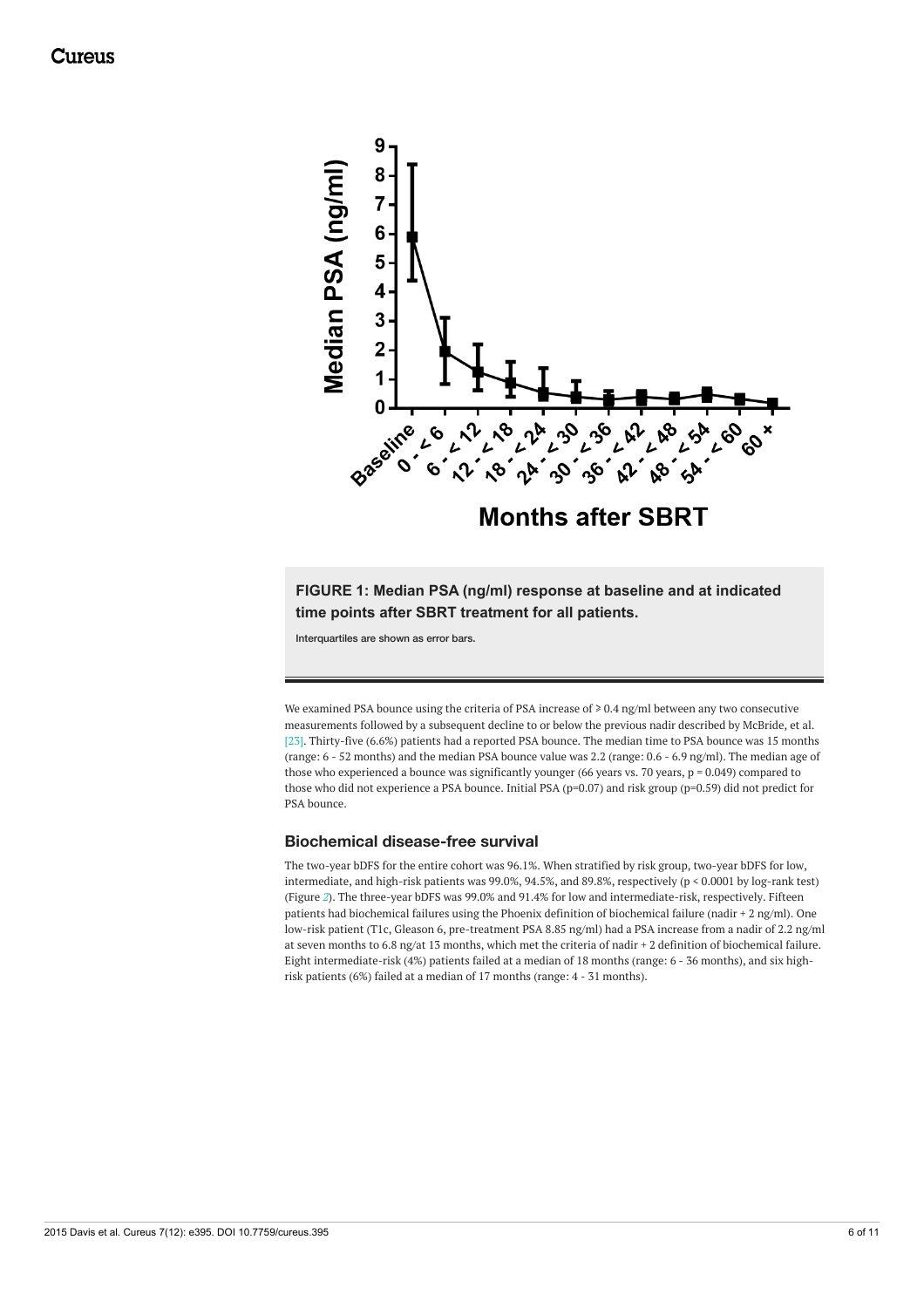<span id="page-6-0"></span>

**FIGURE 2: Rate of biochemical disease-free survival for low, intermediate, and high-risk patients after SBRT.**

Number of subjects for each risk group are shown below, p value < 0.0001 by log-rank test. Tick marks indicate censored patients.

When patients were stratified by Gleason score (Gleason ≤ 6, Gleason 7, and Gleason ≥ 8), higher Gleason score was significantly associated with lower bDFS (p < 0.0001 by log-rank test) (Figure *[3A](#page-6-1)*). The two-year bDFS for Gleason ≤ 6, Gleason 7, and Gleason ≥ 8 was 99.2%, 93.2%, and 90.4%, respectively. Among patients in the intermediate risk group, there was not a significant difference for bDFS between patients with Gleason 3+4 and Gleason 4+3 (p=0.725 by log-rank test). When patients were stratified by initial PSA (PSA  $\leq$ 10 ng/ml, PSA 10.1 - 20 ng/ml, and PSA > 20 ng/ml), patients with PSA > 20 ng/ml were significantly associated with lower bDFS (p < 0.0001 by log-rank test) (Figure *[3B](#page-6-1)*). Two-year bDFS rates for patients with PSA ≤ 10 ng/ml, PSA 10.1 – 20 ng/ml, and PSA > 20 ng/ml were 96.4%, 97.2%, and 62.5%, respectively. When stratified by Clinical T Stage, there was not a significant difference for bDFS between patients with Clinical Stage T1c or less compared to Stage T2a-2b or ≥ T2c (p = 0.799) (Figure *[3C](#page-6-1)*).

<span id="page-6-1"></span>

**FIGURE 3: Rate of bDFS stratified by Gleason Score (A), pre-treatment PSA (B) and Clinical T Stage (C).**

Number of subjects are shown below. Tick marks indicate censored patients.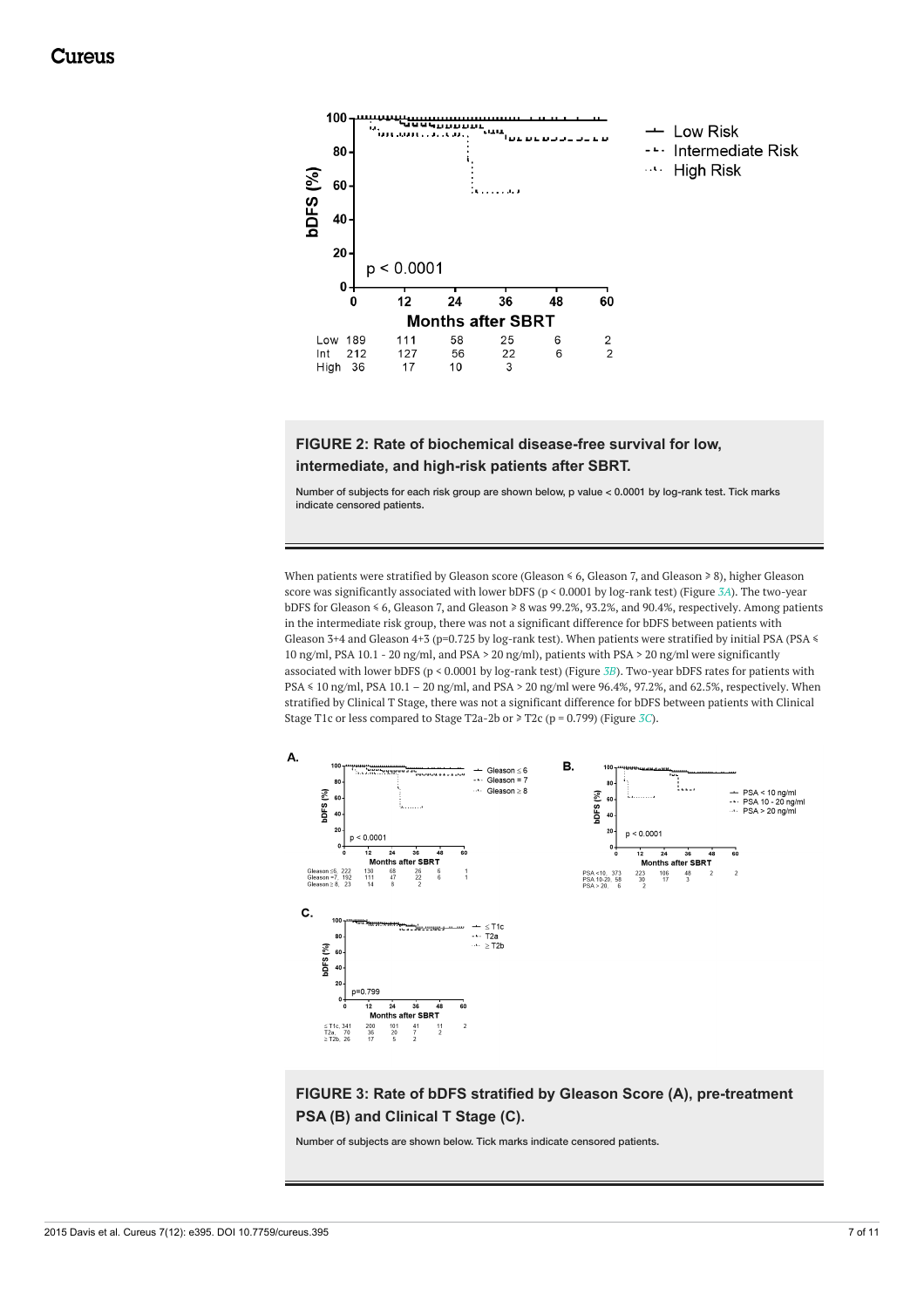### **Discussion**

In the current study, we described the screening, treatment management practices, toxicity, and early bDFS in patients with clinically localized prostate cancer treated with SBRT and enrolled in the RSSearch  $^\circ$  Patient Registry. The majority of patients treated with SBRT had low (44%) and intermediate-risk (49%) disease. Eight percent of patients had high-risk disease and received SBRT as either monotherapy or as a boost in conjunction with conventionally fractionated EBRT. For patients that received SBRT monotherapy, the most common SBRT dose/fractionation regimen was 36.25 Gy delivered in 5 fractions. Other treatment regimens included 35 Gy in 5 fractions, 37 Gy in 5 fractions, and 38 Gy in 4 fractions. This is consistent with published reports, where the majority of SBRT data to date include low and intermediate-risk patients treated with 35 - 36.25 Gy delivered in 5 fractions [20-22, 30-31].

In our current study, acute and late GU and GI toxicity were low. Minimal GU and GI toxicities have also been reported in other studies using SBRT doses of 35 - 36.25 Gy delivered in 5 fractions [19, 24, 30-34]. King, et al. reported urinary Grade 1, 2, and 3 toxicity in 23%, 5%, and 3% of patients, respectively, and Grade 1 and 2 rectal toxicity in 12.5% and 2% of patients, respectively [33]. Chen, et al. reported 2-year incidence of Grade 2 or greater GU toxicity of 31% and Grade 2 GI toxicity of 1% in patients treated with 35 – 36.25 Gy at Georgetown University [31]. There were no Grade 3 or greater GI toxicities and only one Grade 3 hematuria. In 2013, Katz, et al. published one of the most mature series to date, which included 305 low, intermediate, and high-risk patients treated with 35 - 36.25 Gy in 5 fractions [35]. In this study, there were no acute Grade 3 or greater urinary or rectal complications; however, patients that received the higher dose of 36.25 Gy had a greater incidence of late Grade 2 and 3 urinary toxicities and late Grade 2 rectal toxicity, suggesting that a higher SBRT dose was associated with a higher incidence of late urinary and rectal toxicity. In a Phase I/II dose escalation study, prostate cancer patients receiving 50 Gy in 5 fractions had higher rates of late Grade 2 and 3 GU and GI toxicity compared to patients that received lower doses [32]. An updated report of the Phase I/II study indicated that 6.6% of patients that received 50 Gy in 5 fractions developed high-grade rectal toxicity, with five patients requiring colostomy [36]. The late Grade 3 or greater rectal toxicity correlated with the rectal wall receiving 50 Gy > 3 cm. Bernetich, et al. showed improved freedom from biochemical failure in intermediate and high-risk patients treated with 37.5 Gy compared to 35-36.25 Gy; however, patients receiving 37.5 Gy experienced slightly higher Grade 3 GU toxicity [34]. In our study, we were not able to stratify by dose because the majority of patients were treated with 36.25 Gy in 5 fractions, and there were limited numbers of patients treated with higher doses, thus, limiting our ability to conduct analysis with adequate statistical power to assess correlations between dose and incidence of toxicity.

We demonstrate that SBRT delivered in a community practice setting achieves favorable bDFS for low, intermediate, and high-risk patients with two-year bDFS rates of 99%, 94.5%, and 89.9%, respectively. We further analyzed correlations between pre-treatment factors and bDFS and showed that both a higher Gleason score and pre-treatment PSA were predictors for biochemical failure. These results are in line with other single institution and pooled reports of SBRT for prostate cancer [19-24, 30-34]. Madsen, et al. published one of the early reports describing SBRT (33.5 Gy in 5 fractions) for the treatment of clinically localized prostate cancer [19]. Forty-eight month biochemical freedom from relapse (nadir + 2 ng/ml definition) was 90%. In 2010, Freeman and King published their combined data, including 41 low-risk patients treated with 35 – 36.25 Gy in 5 fractions [20]. The five-year biochemical progression-free survival was 93%. In a pooled analysis, including 1,100 patients treated with a median of 36.25 Gy in 5 fractions, the five-year biochemical relapse-free survival for low, intermediate, and high-risk patients was 95%, 84%, and 81%, respectively [22]. When stratified by Gleason score, five-year relapse-free survival was 95%, 83%, and 78% for Gleason ≤ 6, Gleason 7, and Gleason ≥ 8, consistent with our results.

A rapid rate of PSA decline and a low PSA nadir (≤ 0.5 ng/ml) have been shown to predict favorable clinical outcomes after radiation therapy [37-38]. Several reports have shown a rapid decline of PSA over the first year after SBRT with a continued decline over the next two to three years, consistent with our results [23, 30, 34, 39]. Anwar, et al. further demonstrated that SBRT produced a lower PSA nadir and greater rate of decline in PSA over the same period of time compared to conventionally fractionated EBRT [39]. In our study, we showed an 85% decline in median PSA over the first 12 months after SBRT with a median PSA of 0.88 ng/ml. PSA continued to decline through years two (median PSA 0.4 ng/ml) and three (median PSA 0.3 ng/ml). Although our follow-up data is relatively short, Zelefsky, et al. demonstrated that PSA nadir ≤ 1.5 ng/ml at two years was predictive for distant metastases and cause-specific mortality [40]; thus, our short-term results may be predictive of long-term outcomes. We will continue to follow-up patients in RSSearch® and will conduct future studies on PSA kinetics with longer follow-up.

It is important to note that this study has several limitations. First, this study is limited by its retrospective nature and relatively short follow-up. We did not report patient reported quality-of-life in this study as patient reported outcomes are currently not captured in RSSearch®. We did not report on erectile dysfunction or potency rates at this time, as potency prior to SBRT was not captured in RSSearch®. Complete dose volume histogram (DVH) information was not available for all patients, and correlations between toxicity and doses to organs at risk (bladder and rectum) could not be evaluated at this time. It is also important to note that a potential limitation of our study, as with all patient registries, is the potential for under-reporting. We cannot exclude the possibility that some toxicities may not have been recorded in the RSSearch® database and, thus, are not represented in this analysis.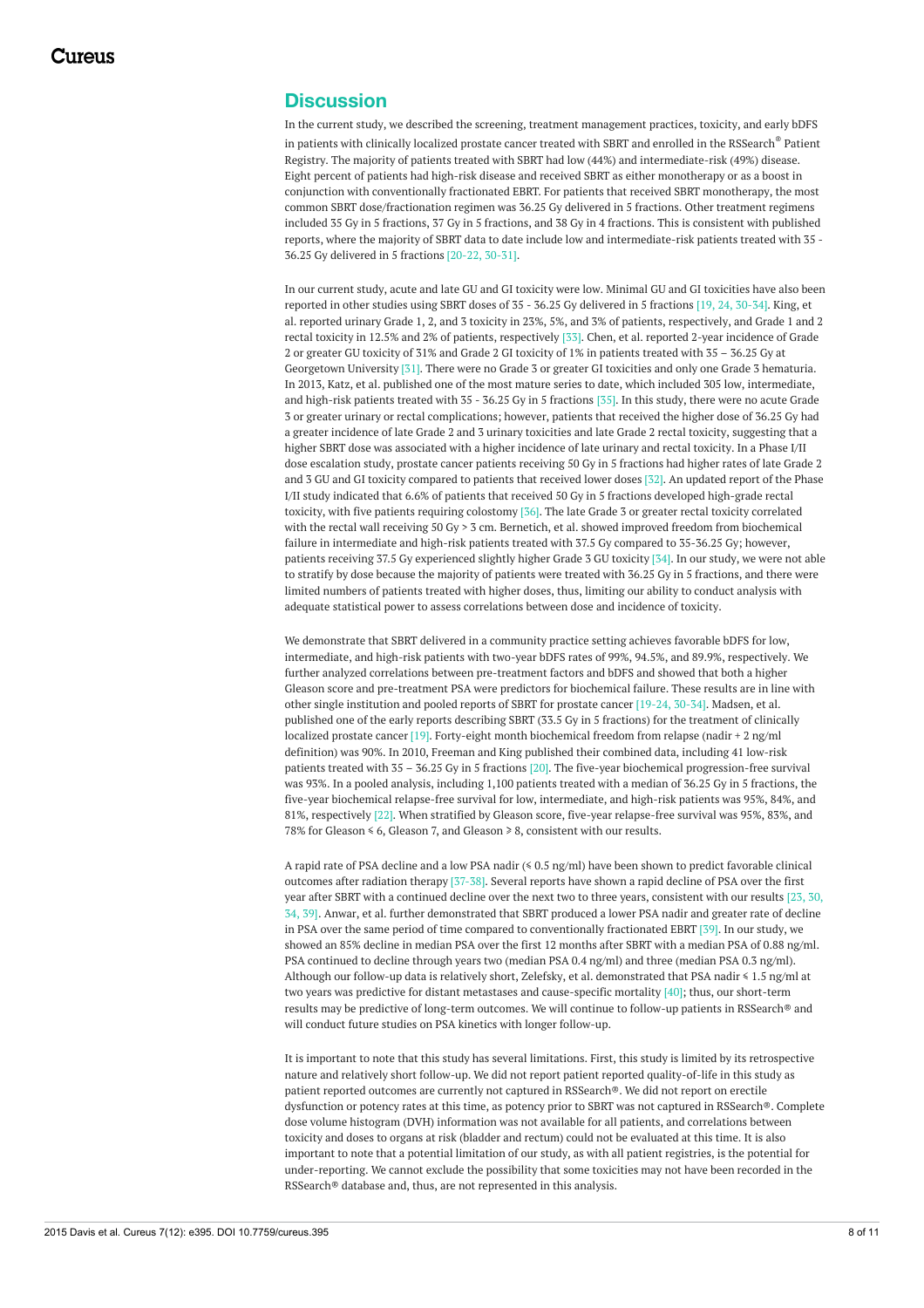#### **Conclusions**

Compared to conventional external beam radiation, SBRT for prostate cancer may have several potential advantages, including a therapeutic advantage based on radiobiological effects [14, 17], convenience, reduced treatment times, cost effectiveness [41], and patient preference. All of these factors make SBRT an attractive treatment option for clinically localized prostate cancer. As the use of SBRT to treat prostate cancer expands, it is crucial to continue to capture treatment management practices and report on clinical outcomes in both the academic and community-based practices. In this study, we demonstrate that SBRT can be delivered safely in community based-practices, with initial PSA outcomes appearing favorable. We will continue to maintain and enroll prostate cancer patients in RSSearch®, collect follow-up data with quality assurance measures, and plan future studies on long-term data.

### **Additional Information**

#### **Disclosures**

**Human subjects:** Consent was obtained by all participants in this study. Community Medical Center, Barnabas Health issued approval 11-018. **Animal subjects:** All authors have confirmed that this study did not involve animal subjects or tissue. **Conflicts of interest:** In compliance with the ICMJE uniform disclosure form, all authors declare the following: **Payment/services info:** All authors have declared that no financial support was received from any organization for the submitted work. **Financial relationships:** C. Kelley Simpson declare(s) Co-ownership of Colorado CyberKnife from Colorado CyberKnife. **Other relationships:** All authors have declared that there are no other relationships or activities that could appear to have influenced the submitted work.

#### **Acknowledgements**

We would like to thank the patients, physicians and healthcare staff who participated in the RSSearch® Patient Registry and acknowledge the following RSSearch® Registry centers: Bristol Regional Medical Center, Bristol, TN; Community Medical Center/Barnabas Health, Toms River, NJ; Colorado CyberKnife, Lafayette, CO; CyberKnife Center of Saint Francis Hospital, Hartford, CT; Erlanger Health System, Chattanooga, TN; Eastern Texas Medical Center, Tyler, TX; Medstar Franklin Square Medical Center, Baltimore, MD; HealthEast/St. Joseph's Hospital, St. Paul, MN; Pennsylvania University Hospital, Philadelphia, PA; Rothman Specialty Hospital, Bensalem, PA; St. John's Radiosurgery Center, Springfield, MO; St. Joseph's/Candler Hospital, Savannah, GA; Saint Francis Hospital, Memphis, TN; Saint Mary's Medical Center, Huntington, WV; Saint Peter's University Hospital, New Brunswick, NJ; Sir Charles Gairdner Hospital, Perth, Australia; Southeast Georgia Health System, Brunswick, GA.

#### **References**

- 1. American Cancer Society: Cancer Facts & [Figures.](http://www.cancer.org/acs/groups/content/@editorial/documents/document/acspc-044552.pdf) 2015, 4. Accessed: June 1, 2015: <http://www.cancer.org/acs/groups/content/@editorial/documents/document/acspc-044552.pdf>.
- 2. National [Comprehensive](http://www.nccn.org/professionals/physician_gls/pdf/prostate.pdf) Practice Guidelines in Oncology: Prostate Cancer. (2015). Accessed: June 1, 2015: [http://www.nccn.org/professionals/physician\\_gls/pdf/prostate.pdf](http://www.nccn.org/professionals/physician_gls/pdf/prostate.pdf).
- 3. Bill-Axelson A, Holmberg L, Filen F, Ruutu M, Garmo H, Busch C, Nordling S, Haggman M, Andersson SO, Bratell S, Spangberg A, Palmgren J, Adami HO, Johansson JE, Scandinavian Prostate Cancer Group Study Number 4: Radical prostatectomy versus watchful waiting in localized prostate cancer: the Scandinavian Prostate Cancer Group-4 Randomized Trial. J Natl Cancer Inst. 2008, 100:1144–54. [10.1093/jnci/djn255](https://dx.doi.org/10.1093/jnci/djn255)
- 4. Bill-Axelson A, Holmberg L, Garmo H, Rider JR, Taari K, Busch C, Nordling S, Haggman M, Andersson SO, Spangberg A, Andren O, Palmgren J, Steineck G, Adami HO, Johansson JE: Radical prostatectomy or watchful waiting in early prostate cancer. N Engl J Med. 2014, 370:932–42. [10.1056/NEJMoa1311593](https://dx.doi.org/10.1056/NEJMoa1311593)
- 5. Dearnaley DP, Jovic G, Syndikus I, Khoo V, Cowan RA, Graham JD, Aird EG, Bottomley D, Huddart RA, Jose CC, Matthews JH, Millar JL, Murphy C, Russell JM, Scrase CD, Parmar MK, Sydes MR: Escalated-dose versus control-dose conformal radiotherapy for prostate cancer: long-term results from the MRC RT01 randomised controlled trial. Lancet Oncol. 2014, 15:464–73. [10.1016/S1470-2045\(14\)70040-3](https://dx.doi.org/10.1016/S1470-2045(14)70040-3)
- 6. Kuban DA, Tucker SL, Dong L, Starkschall G, Huang EH, Cheung MR, Lee AK, Pollack A: Long-term results of the M. D. Anderson randomized [dose-escalation](https://dx.doi.org/10.1016/j.ijrobp.2007.06.054) trial for prostate cancer. Int J Radiat Oncol Biol Phys. 2008, 70:67–74. [10.1016/j.ijrobp.2007.06.054](https://dx.doi.org/10.1016/j.ijrobp.2007.06.054)
- 7. Potosky AL, Davis WW, Hoffman RM, Stanford JL, Stephenson RA, Penson DF, Harlan LC: Five-year outcomes after [prostatectomy](https://dx.doi.org/10.1093/jnci/djh259) or radiotherapy for prostate cancer: the prostate cancer outcomes study. J Natl Cancer Inst. 2004, 96:1358–67. [10.1093/jnci/djh259](https://dx.doi.org/10.1093/jnci/djh259)
- 8. Lawton CA, DeSilvio M, Lee WR, Gomella L, Grignon D, Gillin M, Morton G, Pisansky T, Sandler H: Results of a phase II trial of transrectal ultrasound-guided permanent radioactive implantation of the prostate for definitive management of localized adenocarcinoma of the prostate (radiation therapy oncology group 98- 05). Int J Radiat Oncol Biol Phys. 2007, 67:39–47. [10.1016/j.ijrobp.2006.08.016](https://dx.doi.org/10.1016/j.ijrobp.2006.08.016)
- 9. Potters L, Morgenstern C, Calugaru E, Fearn P, Jassal A, Presser J, Mullen E: 12-year outcomes following permanent prostate [brachytherapy](https://dx.doi.org/10.1097/01.ju.0000154633.73092.8e) in patients with clinically localized prostate cancer. J Urol. 2005, 173:1562–66. [10.1097/01.ju.0000154633.73092.8e](https://dx.doi.org/10.1097/01.ju.0000154633.73092.8e)
- 10. Zelefsky MJ, Kuban DA, Levy LB, Potters L, Beyer DC, Blasko JC, Moran BJ, Ciezki JP, Zietman AL, Pisansky TM, Elshaikh M, Horwitz EM: [Multi-institutional](https://dx.doi.org/10.1016/j.ijrobp.2006.08.056) analysis of long-term outcome for stages T1-T2 prostate cancer treated with permanent seed implantation. Int J Radiat Oncol Biol Phys. 2007, 67:327–33. [10.1016/j.ijrobp.2006.08.056](https://dx.doi.org/10.1016/j.ijrobp.2006.08.056)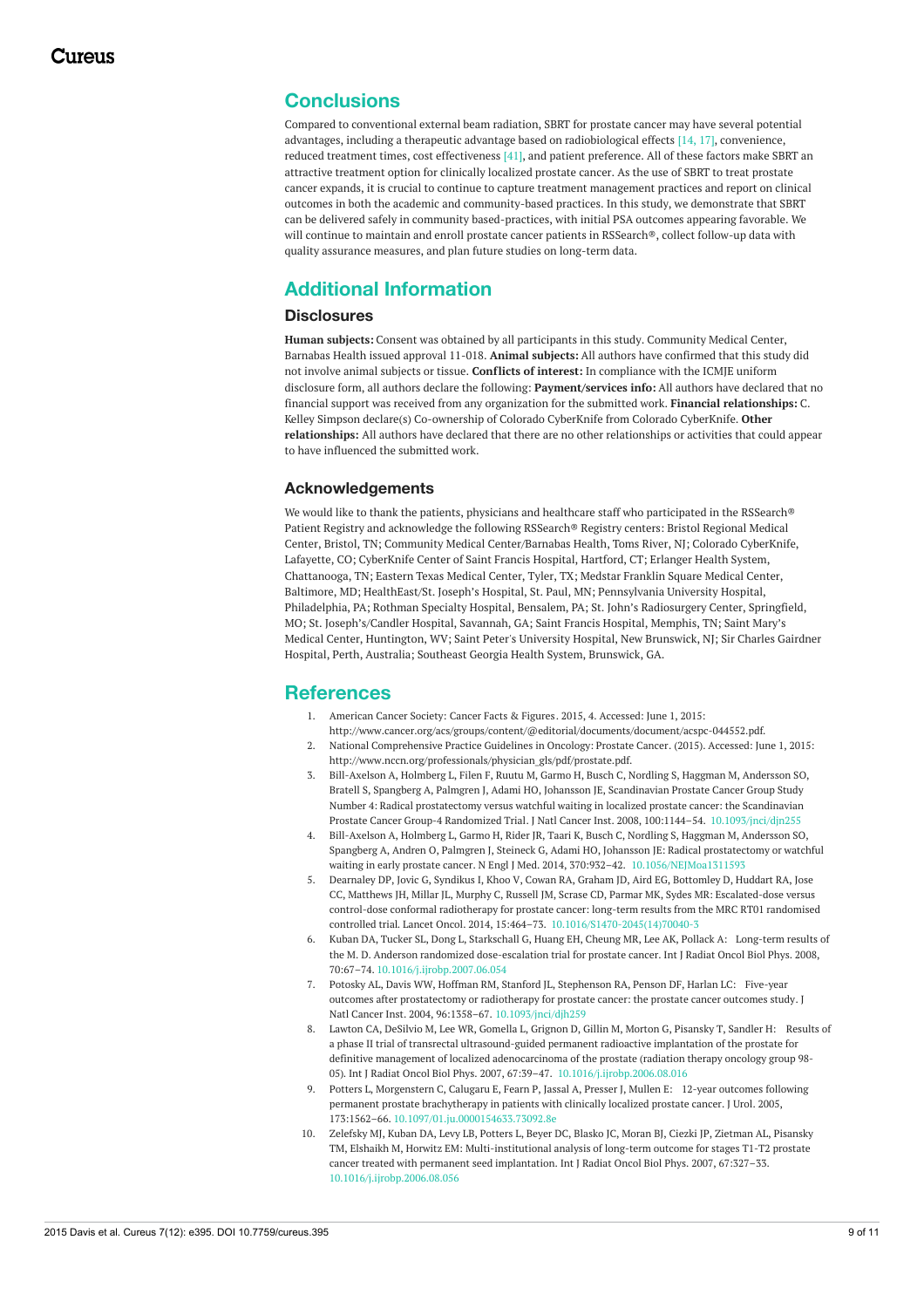- 11. Sanda MG, Dunn RL, Michalski J, Sandler HM, Northouse L, Hembroff L, Lin X, Greenfield TK, Litwin MS, Saigal CS, Mahadevan A, Klein E, Kibel A, Pisters LL, Kuban D, Kaplan I, Wood D, Ciezki J, Shah N, Wei JT: Quality of life and satisfaction with outcome among [prostate-cancer](https://dx.doi.org/10.1056/NEJMoa074311) survivors . N Engl J Med. 2008, 358:1250–61. [10.1056/NEJMoa074311](https://dx.doi.org/10.1056/NEJMoa074311)
- 12. Eade TN, Hanlon AL, Horwitz EM, Buyyounouski MK, Hanks GE, Pollack A: What dose of [external-beam](https://dx.doi.org/10.1016/j.ijrobp.2007.01.008) radiation is high enough for prostate cancer?. Int J Radiat Oncol Biol Phys. 2007, 68:682–89. [10.1016/j.ijrobp.2007.01.008](https://dx.doi.org/10.1016/j.ijrobp.2007.01.008)
- 13. Xu N, Rossi PJ, Jani AB: Toxicity analysis of dose [escalation](https://dx.doi.org/10.1097/COC.0b013e3181cae8c6) from 75.6 gy to 81.0 gy in prostate cancer, Am J Clin Oncol. 2011, 34:11–15. [10.1097/COC.0b013e3181cae8c6](https://dx.doi.org/10.1097/COC.0b013e3181cae8c6)
- 14. Brenner DJ, Hall EJ: [Fractionation](https://dx.doi.org/10.1016/S0360-3016(98)00438-6) and protraction for radiotherapy of prostate carcinoma . Int J Radiat Oncol Biol Phys. 1999, 43:1095–101. [10.1016/S0360-3016\(98\)00438-6](https://dx.doi.org/10.1016/S0360-3016(98)00438-6)
- 15. Williams MV, Denekamp J, Fowler JF: A review of alpha/beta ratios for experimental tumors: implications for clinical studies of altered fractionation. Int J Radiat Oncol Biol Phys. 1985, 11:87–96. [10.1016/0360-](https://dx.doi.org/10.1016/0360-3016(85)90366-9) [3016\(85\)90366-9](https://dx.doi.org/10.1016/0360-3016(85)90366-9)
- 16. Duchesne GM, Peters LJ: What is the alpha/beta ratio for prostate cancer? Rationale for [hypofractionated](https://dx.doi.org/10.1016/S0360-3016(99)00024-3) high-dose-rate brachytherapy. Int J Radiat Oncol Biol Phys. 1999, 44:747-748. 10.1016/S0360-[3016\(99\)00024-3](https://dx.doi.org/10.1016/S0360-3016(99)00024-3)
- 17. Fowler JF, Chappell RJ, Ritter MA: The prospects for new [treatments](https://dx.doi.org/10.1016/S0360-3016(01)02665-7) for prostate cancer . Int J Radiat Oncol Biol Phys. 2002, 52:3–5. [10.1016/S0360-3016\(01\)02665-7](https://dx.doi.org/10.1016/S0360-3016(01)02665-7)
- 18. Fowler JF, Toma-Dasu I, Dasu A: Is the alpha/beta ratio for prostate tumours really low and does it vary with the level of risk at diagnosis?. Anticancer Res. 2013, [33:1009-11.](https://scholar.google.com/scholar?q=intitle:Is the alpha%2Fbeta ratio for prostate tumours really low and does it vary with the level of risk at diagnosis%3F)
- 19. Madsen BL, Hsi RA, Pham HT, Fowler JF, Esagui L, Corman J: Stereotactic hypofractionated accurate radiotherapy of the prostate (SHARP), 33.5 Gy in five fractions for localized disease: first clinical trial results. Int J Radiat Oncol Biol Phys. 2007, 67:1099–105. [10.1016/j.ijrobp.2006.10.050](https://dx.doi.org/10.1016/j.ijrobp.2006.10.050)
- 20. Freeman DE, King CR: Stereotactic body [radiotherapy](https://dx.doi.org/10.1186/1748-717X-6-3) for low-risk prostate cancer: five-year outcomes . Radiat Oncol. 2011, 6:3. [10.1186/1748-717X-6-3](https://dx.doi.org/10.1186/1748-717X-6-3)
- 21. Loblaw A, Cheung P, D'Alimonte L, Deabreu A, Mamedov A, Zhang L, Tang C, Quon H, Jain S, Pang G, Nam R: Prostate stereotactic ablative body radiotherapy using a standard linear accelerator: toxicity, biochemical, and pathological outcomes. Radiother Oncol. 2013, 107:153–58. [10.1016/j.radonc.2013.03.022](https://dx.doi.org/10.1016/j.radonc.2013.03.022)
- 22. King CR, Freeman D, Kaplan I, Fuller D, Bolzicco G, Collins S, Meier R, Wang J, Kupelian P, Steinberg M, Katz A: Stereotactic body [radiotherapy](https://dx.doi.org/10.1016/j.radonc.2013.08.030) for localized prostate cancer: pooled analysis from a multiinstitutional consortium of prospective phase II trials. Radiother Oncol. 2013, 109:217–21. [10.1016/j.radonc.2013.08.030](https://dx.doi.org/10.1016/j.radonc.2013.08.030)
- 23. McBride SM, Wong DS, Dombrowski JJ, Harkins B, Tapella P, Hanscom HN, Collins SP, Kaplan ID: Hypofractionated stereotactic body radiotherapy in low-risk prostate adenocarcinoma: preliminary results of a multi-institutional phase 1 feasibility trial. Cancer. 2012, 118:3681–90. [10.1002/cncr.26699](https://dx.doi.org/10.1002/cncr.26699)
- 24. Bolzicco G, Favretto MS, Satariano N, Scremin E, Tambone C, Tasca A: A single-center study of 100 consecutive patients with localized prostate cancer treated with stereotactic body [radiotherapy.](https://dx.doi.org/10.1186/1471-2490-13-49) BMC Urol. 2013, 13:49. [10.1186/1471-2490-13-49](https://dx.doi.org/10.1186/1471-2490-13-49)
- 25. Freeman D, Dickerson G, Perman M: Multi-institutional registry for prostate cancer radiosurgery: a prospective observational clinical trial. Front Oncol. 2014, 4:369. [10.3389/fonc.2014.00369](https://dx.doi.org/10.3389/fonc.2014.00369)
- 26. Katz AJ, Kang J: Quality of Life and Toxicity after SBRT for [Organ-Confined](https://dx.doi.org/10.3389/fonc.2014.00301) Prostate Cancer, a 7-Year Study . Front Oncol. 2014, 4:301. [10.3389/fonc.2014.00301](https://dx.doi.org/10.3389/fonc.2014.00301)
- 27. Distefano G, Baker A, Scott AJ, Webster GJ; UK SABR Consortium Quality Assurance Group: Survey of stereotactic ablative body [radiotherapy](https://dx.doi.org/10.1259/bjr.20130681) in the UK by the QA group on behalf of the UK SABR Consortium. Br J Radiol. 2014, 87:20130681. [10.1259/bjr.20130681](https://dx.doi.org/10.1259/bjr.20130681)
- 28. Pan H, Simpson DR, Mell LK, Mundt AJ, Lawson JD: A survey of stereotactic body radiotherapy use in the United States. Cancer. 2011, 117:4566–72. [10.1002/cncr.26067](https://dx.doi.org/10.1002/cncr.26067)
- 29. Davis JN, Medbery Iii C, Sharma S, Danish A, Mahadevan A: The RSSearchTM Registry: patterns of care and outcomes research on patients treated with stereotactic radiosurgery and stereotactic body [radiotherapy.](https://dx.doi.org/10.1186/1748-717X-8-275) Radiat Oncol. 2013, 8:275. [10.1186/1748-717X-8-275](https://dx.doi.org/10.1186/1748-717X-8-275)
- 30. Katz AJ, Kang J: Stereotactic body radiotherapy as treatment for organ confined low- and intermediate-risk prostate carcinoma, a 7-year study. Front Oncol. 2014, 4:240. [10.3389/fonc.2014.00240](https://dx.doi.org/10.3389/fonc.2014.00240)
- 31. Chen LN, Suy S, Uhm S, Oermann EK, Ju AW, Chen V, Hanscom HN, Laing S, Kim JS, Lei S, Batipps GP, Kowalczyk K, Bandi G, Pahira J, McGeagh KG, Collins BT, Krishnan P, Dawson NA, Taylor KL, Dritschilo A, Lynch JH, Collins SP: Stereotactic body radiation therapy (SBRT) for clinically localized prostate cancer: the Georgetown University experience. Radiat Oncol. 2013, 8:58. [10.1186/1748-717X-8-58](https://dx.doi.org/10.1186/1748-717X-8-58)
- 32. Boike TP, Lotan Y, Cho LC, Brindle J, DeRose P, Xie XJ, Yan J, Foster R, Pistenmaa D, Perkins A, Cooley S, Timmerman R: Phase I dose-escalation study of stereotactic body radiation therapy for low- and intermediate-risk prostate cancer. J Clin Oncol. 2011, 29:2020–26. [10.1200/JCO.2010.31.4377](https://dx.doi.org/10.1200/JCO.2010.31.4377)
- 33. King CR, Brooks JD, Gill H, Presti JC, Jr: Long-term outcomes from a prospective trial of stereotactic body [radiotherapy](https://dx.doi.org/10.1016/j.ijrobp.2010.11.054) for low-risk prostate cancer. Int J Radiat Oncol Biol Phys. 2012, 82:877–82. [10.1016/j.ijrobp.2010.11.054](https://dx.doi.org/10.1016/j.ijrobp.2010.11.054)
- 34. Bernetich M, Oliai C, Lanciano R, Hanlon A, Lamond J, Arrigo S, Yang Y, Good M, Feng J, Brown R, Garber B, Mooreville M, Brady LW: SBRT for the Primary Treatment of Localized Prostate Cancer: The Effect of Gleason Score, Dose and Heterogeneity of Intermediate Risk on Outcome Utilizing 2.2014 NCCN Risk Stratification Guidelines. Front Oncol. 2014, 4:312. [10.3389/fonc.2014.00312](https://dx.doi.org/10.3389/fonc.2014.00312)
- 35. Katz AJ, Santoro M, Diblasio F, Ashley R: Stereotactic body radiotherapy for localized prostate cancer: disease control and quality of life at 6 years. Radiat Oncol. 2013, 8:118. [10.1186/1748-717X-8-118](https://dx.doi.org/10.1186/1748-717X-8-118)
- 36. Kim DW, Cho LC, Straka C, Christie A, Lotan Y, Pistenmaa D, Kavanagh BD, Nanda A, Kueplian P, Brindle J, Cooley S, Perkins A, Raben D, Xie XJ, [Timmerman](https://dx.doi.org/10.1016/j.ijrobp.2014.03.012) RD: Predictors of rectal tolerance observed in a doseescalated phase 1-2 trial of stereotactic body radiation therapy for prostate cancer. Int J Radiat Oncol Biol Phys. 2014, 89:509–17. [10.1016/j.ijrobp.2014.03.012](https://dx.doi.org/10.1016/j.ijrobp.2014.03.012)
- 37. Chauvet B, Félix-Faure C, Lupsascka N, Fijuth J, Brewer Y, Davin JL, Kirscher S, Reboul F: [Prostate-specific](https://scholar.google.com/scholar?q=intitle:Prostate-specific antigen decline%3A a major prognostic factor for prostate cancer treated with radiation therapy)